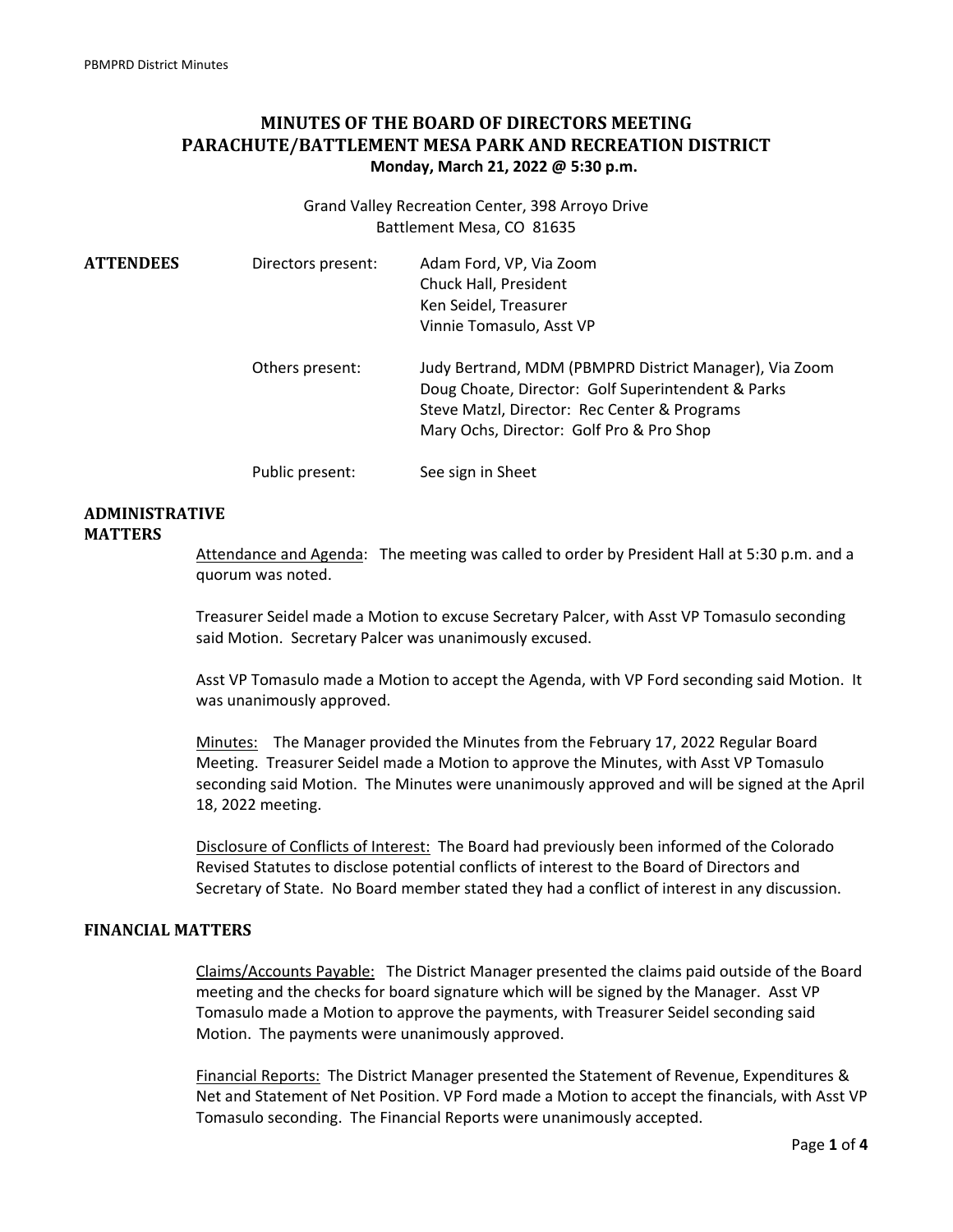The District Manager had the bank statements and reconciliations for the bank accounts available for review.

## **OPERATIONS-DIRECTORS REPORTS**

Golf Course and Parks: Director Ochs provided the Director report and stated that carts would be allowed on the course on March  $23^{\text{rd}}$ . She noted that staff had found 2,000 range balls and she brought back 1,000 from her Mesquite trip. Director Ochs said that during her Mesquite trip she recruited players for the 2‐Lady and Couple Tournaments. President Hall asked whether she needed a cordless phone and she said not at this time.

Director Choate provided his report and said that JC Excavating completed 50% of the work on the driving range. He is waiting for results of the FMLD grant for the water rights transfer before ordering and scheduling the capital project. Mr. Choate stated he has started installing the PA system. Director Choate said Peak Surveying will work on the Eaton pump survey this week. Easement was sent to the attorney for review.

Rec Center & Programs: Director Matzl provided his director report and a spreadsheet showing members and attendance for 2021 to date. 4,410 people attended the center in February. President Hall said that information under the Board was gone for 2021. Director Matzl will check with Denie Noble. President Hall mentioned that the website showed Metcalf Ballfield and it should be Callahan Ballfield on the website. President Hall stated that he had received a check from Kiwanis for donation to the Easter Egg Dive. President Hall asked about the Ropes Course and Director Matzl said they have been in touch with the new director to schedule training. He noted that he planned to have 8 people attend, however the Manager noted that at \$600+ per person he should consider cutting that number down as this is an annual expense.

### **MANAGER'S REPORT**

 2022 Election: As Adam Ford was the only one who submitted a Self‐Nomination Form, the Manager provided the "Cancellation of Election and Declaration deeming Candidates Elected Board of Directors Resolution". Asst. VP Tomasulo made a Motion to Adopt the Resolution, with Treasurer Seidel seconding. The Resolution was unanimously adopted and signed by President Hall. The Manager also provided the "Notice of Cancellation and Certified Statement of Results" that will be posted on the website and in the newspaper. Ms. Bertrand said she had mailed the "Notice to Candidate of Election to Office" to Adam Ford.

Annual Report: The Board was provided with copies of the Annual Report for 2021.

 Golf Digest and Website update: The Manager stated that she had given Audible Design approval to create the golf website on Wordpress at a cost of \$1,500 as the platform used by SIPA did not work well on mobile devices. Also, there was an additional cost of \$4,500 for creating drop down templates that included Events Calendar, Membership page, Leagues page, Contact page, Club page and Tee'd Off Bar and Grill template. With these modifications golf course personnel will have the ability to upgrade the website when needed instead of outsourcing the work. The Board agreed that the website had to be perfect in order to compete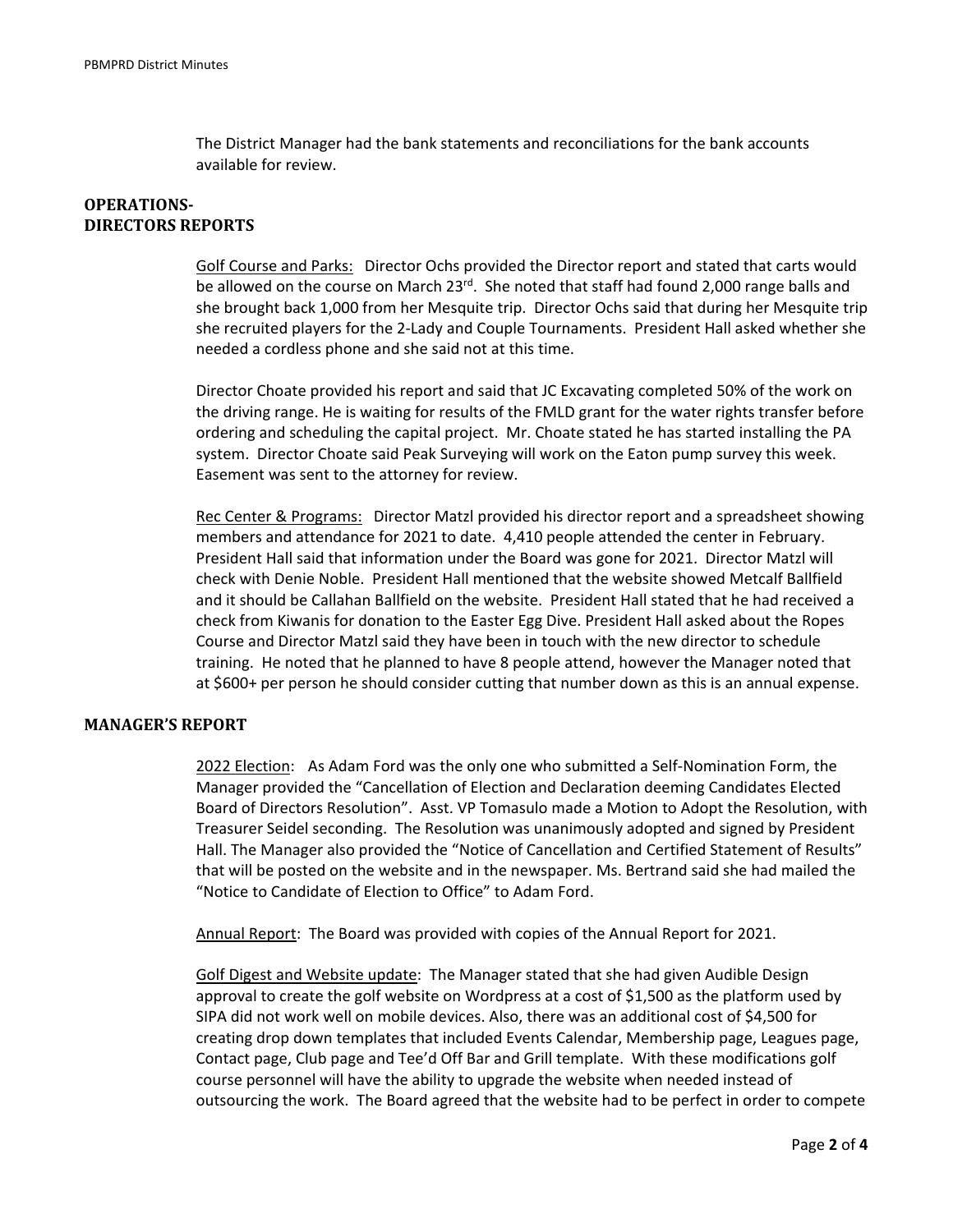with golf courses that had a more professional website which could draw players. The Manager said that it was possible to decrease some marketing with Golf Digest in order to offset the additional cost for the website. However, the Board decided to continue with the original plan of spending \$50,000 on marketing with Golf Digest.

 Logo upgrade of Signs: The Board discussed if it was possible to upgrade the logos on the signs at the Golf Course, Rec Center and Community Park. There was discussion of using plaques. The Manager said she would check with Carlson Memorial, who created the signs.

Rec Center Tile Work: Director Matzl is awaiting a third bid for the tile work.

 A1 Plumbing invoice for original work prior to their damage to the wall and ceiling: The Manager stated that A1 had sent an invoice for the original work that was \$4,024 above their initial bid of \$12,000. (The initial bid dated 10/29/21 states that "This quote is a not to exceed bid…) Ms. Bertrand stated she had emailed the owner, Brad Church on March 14, 2022 and discussed the loss in revenue due to closures associated with the damage caused by A1, the cost of the attorney for preparing a demand letter 2 months after the damage and the time the Rec Center Director and she had spent on trying to get A1 in to repair the damage. The email to A1 stated that the District cannot pay over the estimate of \$12,000 and if there was additional work it was never approved. As of the day of the board meeting, she had still not gotten a response from A1. The Manager also expressed her concern that A1 would not pay SGM for the inspection of the wall & ceiling after their repairs.

 Solar Pivot Agreement: Asst VP Tomasulo and the Manager will discuss this outside of the board meeting.

 ColoTrust Edge Fund Investment loss in NAV: The Manager provided the "ColoTrust Edge Account Chronology showing the loss in value since December 2021. As of March 18, 2022 the General and Rec Center Edge funds had lost \$13,464 due to ColoTrust holdings of bonds and commercial paper decreasing as interest rates increased. The Manager stated that when funds were transferred from the Plus fund to the Edge fund that ColoTrust made it clear that these investments should be held for at least 2 years due to fluctuations in the Net Asset Value. President Hall and Asst VP Tomasulo said that the investments should be kept in the Edge Funds for now. Asst VP Tomasulo made a Motion to keep the funds in the Edge accounts and revisit in 6 months, with VP Ford seconding. It was unanimously approved.

#### **NEW BUSINESS**

 Charging Stations at the Golf Course: President Hall asked about the previous discussion of installing auto charging stations. The Manager said she had seen something on DOLA about grants for assistance with installation and would provide that information.

#### **ADJOURNMENT**

There being no further business to come before the Board at this time, President Hall adjourned the meeting at 7:02 p.m.